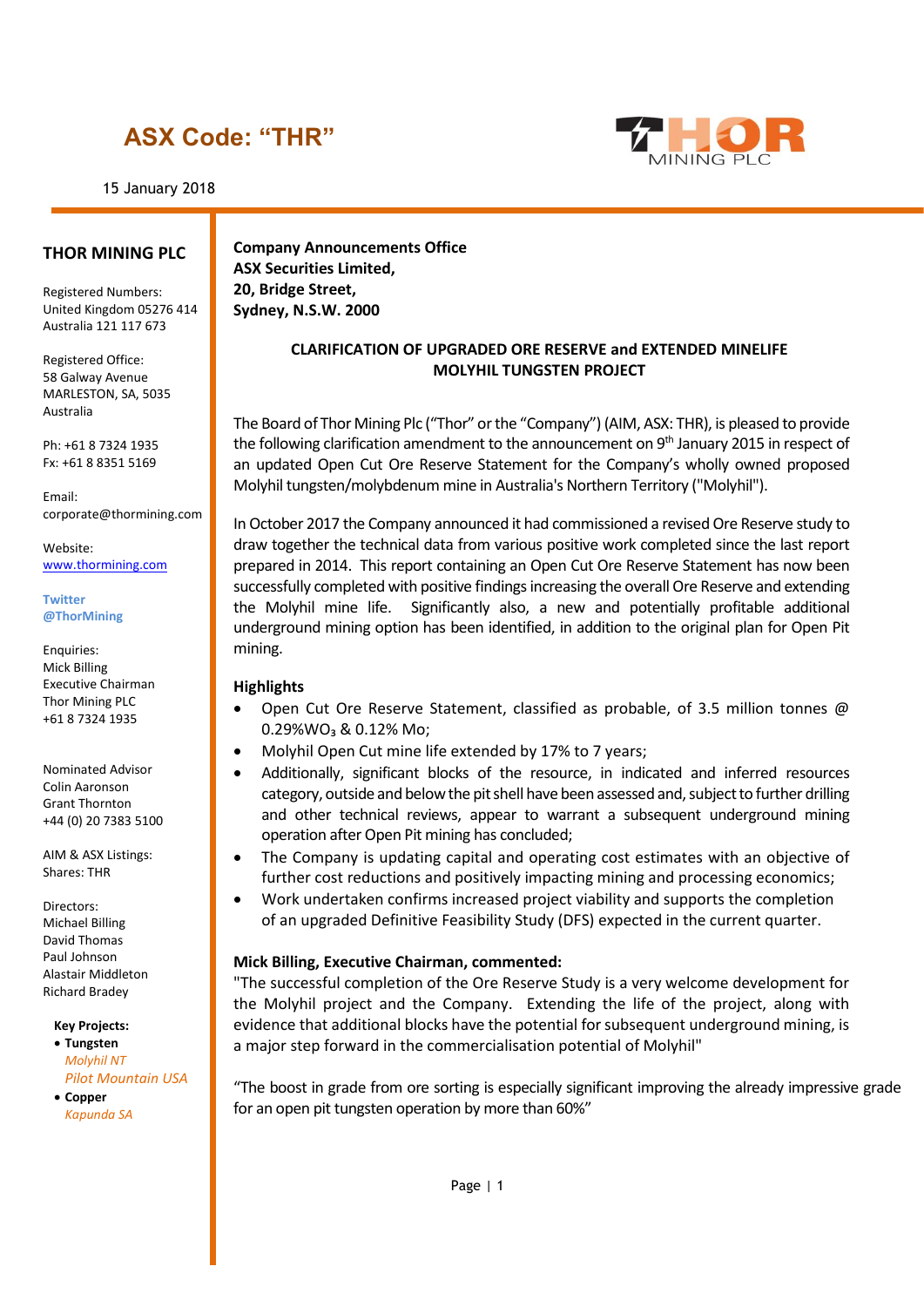

"Discussions with third parties expressing interest in the Molyhil opportunity confirmed that an extension of mine life was a key precursor to more proactive engagement and with the findings announced today we have moved solidly down that pathway. The fact that this progress has been achieved in an environment when there is an industry desire to secure reliable supplies of tungsten concentrates makes the outcomes announced today all the more timely."

"After a long development road, the board are delighted with the progress achieved of late and are focused on achieving the best commercial outcome for shareholders. As with any project on the commercialisation pathway, shareholders should note that there is no guarantee of a successful outcome."

#### **Molyhil Open Cut Ore Reserve Statement**

Based upon the Resources Estimate reported to the ASX & AIM on 30 January 2014 and following a reestimate of costs and metallurgical recovery factors, mining consultancy, AVCS Pty Ltd has issued a statement of Open Cut Ore Reserve for the Molyhil deposit of 3.5 million tonnes averaging 0.29% WO<sub>3</sub> & 0.12% Mo, classified as Probable. See Table 1 and Attachment 1.

The improved outcome is largely driven by cost savings and upgraded test results of pre-concentration of ore using ore sorting technology, reported on 30 October 2017.

### **Table 1: Molyhil Open Cut Ore Reserve Statement**

| <b>Classification</b> | <b>Reserve</b> | WO <sub>3</sub> |        |                       | Mo    |
|-----------------------|----------------|-----------------|--------|-----------------------|-------|
|                       | '000 Tonnes    | Grade %         |        | Tonnes Grade % Tonnes |       |
| Probable              | 3,500          | 0.29            | 10.200 | 0.12                  | 4.300 |
| <b>Total</b>          | 3,500          | 0.29            | 10,200 | 0.12                  | 4.300 |

Notes:

- Thor Mining PLC holds 100% equity interest in this reserve.
- Estimate has been rounded to reflect accuracy.
- All estimates are on a dry tonne basis.
- The reserve is based upon the Resource Estimate reported on 30 January 2104. The Company is not aware of any changes which could affect this resource estimate.
- The statement is derived from the Indicated portion of the resource estimate only, and the Inferred portion is excluded from the calculations.
- The long-term prices used were US\$300/mtu for  $65\%$  WO<sub>3</sub> concentrate and US\$7.92/lb for Mo concentrate at an exchange rate of US\$0.75 to A\$1.00.
- The Reserve extends to a maximum depth below surface of 185 metres.
- Conventional open cut mining methods will be used. An edge dilution of 0.5m was applied to the ore boundary which was defined by a variable cutoff grade function.
- Ore processing will consist of crushing, X-Ray sorting for pre-concentration, grinding, flotation and gravity separation
- The WO<sub>3</sub> and Mo ore sort losses used was 1.0% and 6.0% respectively and the ore sort rock mass rejection rate on average is 39.3%. Post-sorting head grades are increased to an average of 0.47% WO<sup>3</sup> and 0.19% Mo.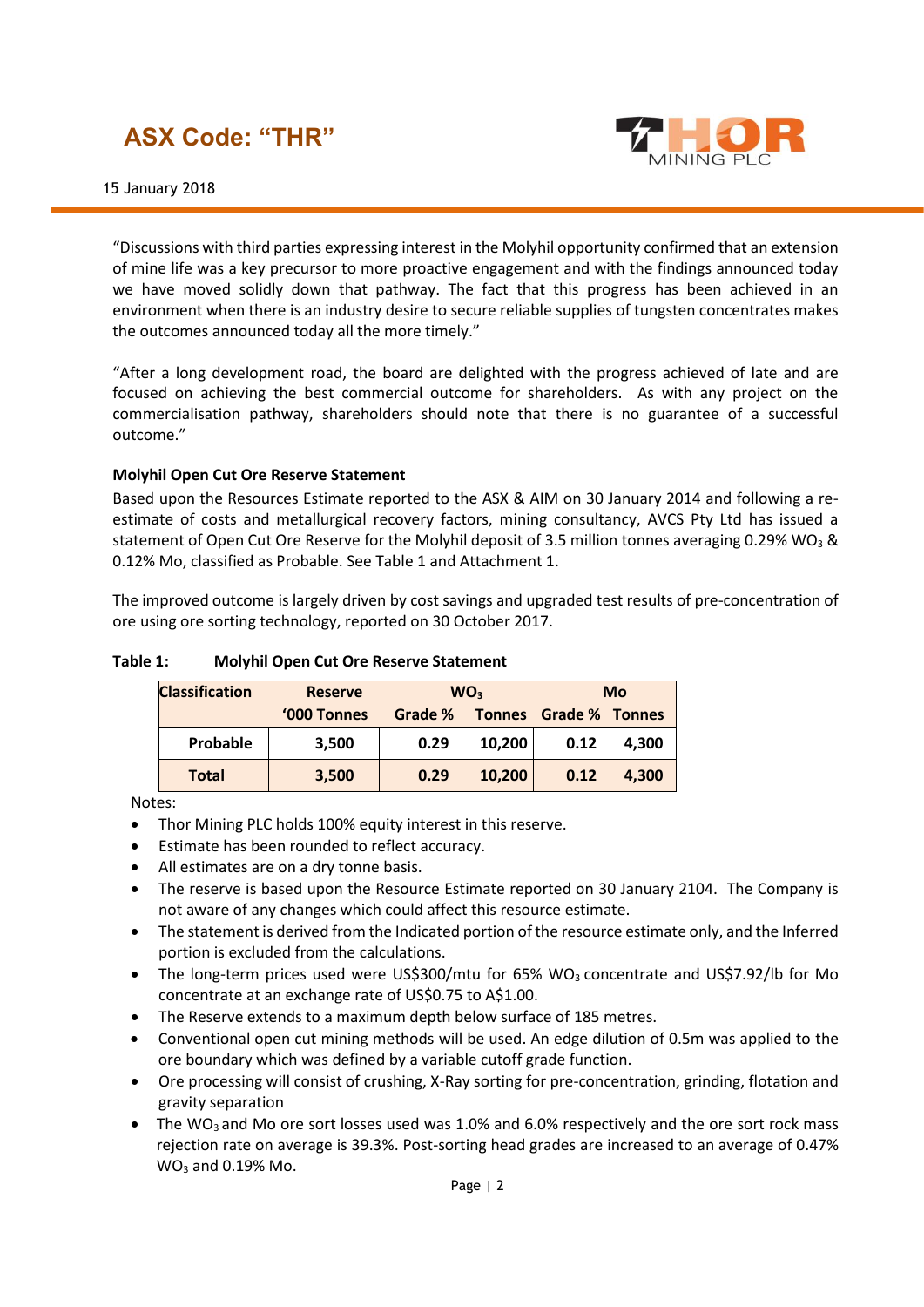15 January 2018



- The WO<sub>3</sub> and Mo Processing Recovery post ore sorting used was 84.5% and 72.1% respectively.
- The mining, processing and associated activities proposed, are contained within granted leases, ML23825, ML24429, and ML25721, each of which continue until 1 May 2033.
- Thor has completed and received approval for a Public Environmental Report for the mining and processing activities proposed.
- Approval for the Mining Management Plan was in 2008 but was let lapse by Thor.
- The Mining Management Plan is being updated and re-drafting is near completion.

Using this Statement of Open Cut Ore Reserve, AVCS has prepared a 3 stage mining plan to provide Thor with a detailed schedule for the current estimated life of the proposed open pit operation, including tonnes of ore and waste removed and the grade of material mined and sorted. This will be incorporated into a financial model along with revised operating cost estimates, and revised capital cost estimates both currently under review.

It is expected that this process will be completed during the March quarter of 2018.

#### **Potential for Underground Mining at Molyhil**

The study also identified portions of the Indicated and Inferred resource estimate, remaining outside the revised pit shell, which appear economic for mechanised underground mining techniques. Whilst the work required to include this material in any mine schedule is yet to be done, this represents a significant opportunity for the project and will be the subject of further investigation.

For further information, please contact:

#### **THOR MINING PLC**

Mick Billing Executive Chairman

+61 8 7324 1935

#### *Competent Persons Report*

The information in this report that relates to the Ore Reserves is prepared by Andrew Vidale who is a Member of The Australasian Institute of Mining and Metallurgy. Andrew Vidale is a full time employee of AVCS and has sufficient experience relevant to the style of mineralisation and type of deposit under consideration and to the activity which he is undertaking to qualify as a Competent Person as defined in the 2012 Edition of the "Australasian Code for Reporting of Exploration Results, Mineral Resources and Ore Reserves" ("The JORC Code 2012 Edition"). Andrew Vidale consents to the inclusion of material within this report by Thor.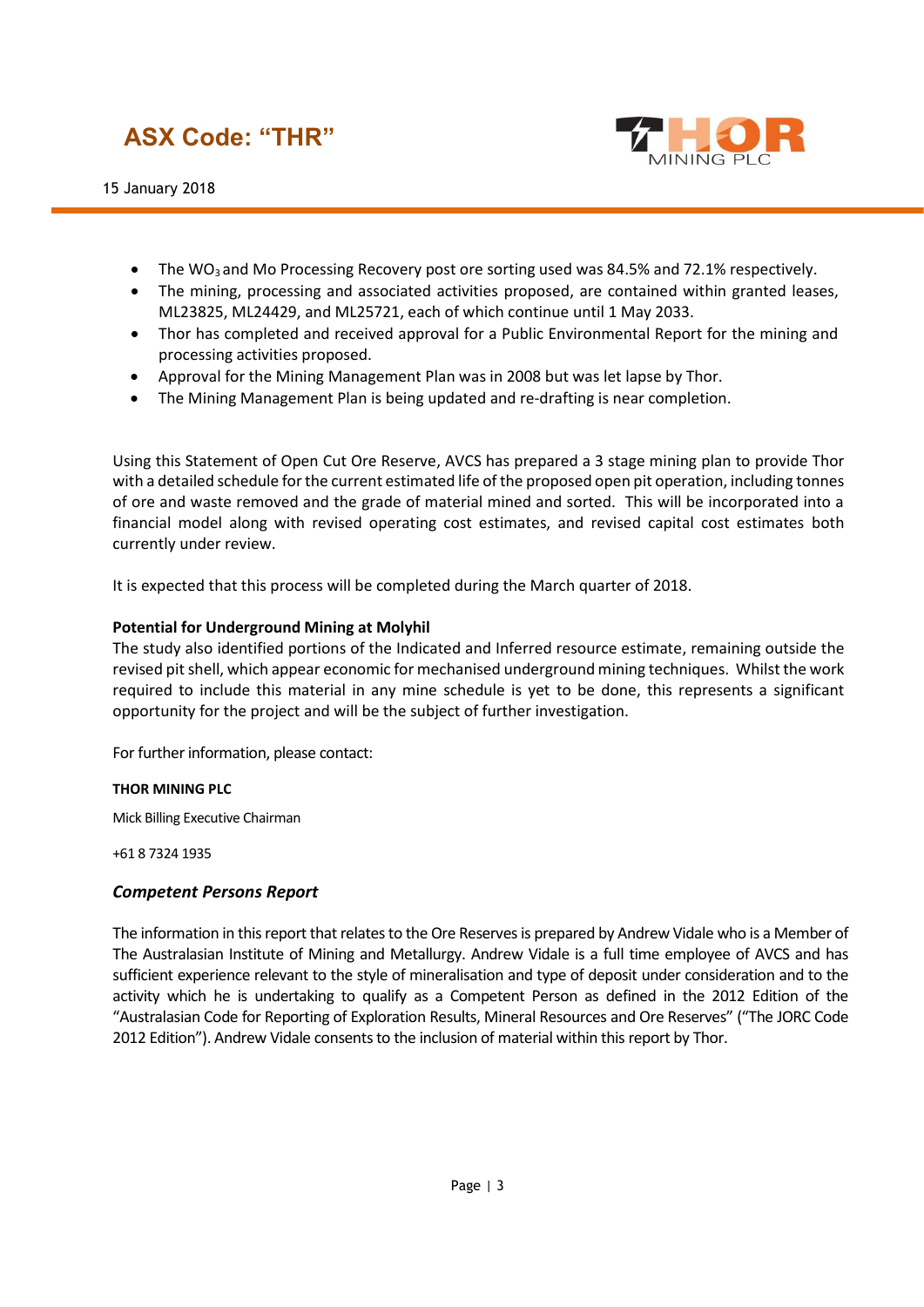

15 January 2018

# *Molyhil - Table 1*

| <b>Criteria</b>                                                      | <b>Commentary</b>                                                                                                                                                                                                                                                                                                                                                                                                                                                                                                                                                                                                                                                                                                                                                                                                                                                                                                                        |
|----------------------------------------------------------------------|------------------------------------------------------------------------------------------------------------------------------------------------------------------------------------------------------------------------------------------------------------------------------------------------------------------------------------------------------------------------------------------------------------------------------------------------------------------------------------------------------------------------------------------------------------------------------------------------------------------------------------------------------------------------------------------------------------------------------------------------------------------------------------------------------------------------------------------------------------------------------------------------------------------------------------------|
| Mineral<br>Resource<br>estimate for<br>conversion to<br>Ore Reserves | The Ore Reserve estimate is based on the Mineral Resource estimate prepared by<br>Runge Pincock Minarco reported in the October to December 2013 quarterly report.<br>The Mineral Resources are reported inclusive of Ore Reserves.                                                                                                                                                                                                                                                                                                                                                                                                                                                                                                                                                                                                                                                                                                      |
| Site visits                                                          | A site visit has not been conducted by the Competent Person.<br>$\bullet$<br>The Competent Person is satisfied that the 3D topographic data supplied and<br>descriptions of the site environment and expected operating conditions are adequate<br>for the completion of appropriate mine designs and schedules and for the estimation<br>of Ore Reserves                                                                                                                                                                                                                                                                                                                                                                                                                                                                                                                                                                                |
| Study status                                                         | Thor Mining PLc (Thor) completed and published a Definitive Feasibility Study (DFS)<br>in June 2012. A JORC 2004 compliant Ore Reserve was published in May 2012.<br>In July 2014 Thor published an updated ore reserve following the completion of a<br>new mine plan by AVCS. The 2014 mine planning cycle was underpinned by the<br>inclusion of an XRT ore sorting pre-concentration stage in the processing stream and<br>incorporated revised operating and capital cost estimates and metal prices.<br>This 2017 ore reserve estimate is based on another mine planning cycle<br>incorporating further improvements to the ore sorting model and the most recent<br>operating and capital cost estimates and projected metal prices.<br>Thor are currently reviewing capital cost estimates and all indications point to a likely<br>reduction, however, the impact on project NPV and IRR are not expected to be<br>significant. |
| Cut-off<br>parameters                                                | An NSR based cut-off policy has been adopted taking into consideration:<br>$\bullet$<br>WO <sub>3</sub> price<br>$\circ$<br>Mo price<br>$\circ$<br>Processing cost<br>$\circ$<br>Metallurgical recoveries<br>$\circ$<br><b>Transport cost</b><br>$\circ$<br>G&A costs<br>$\circ$<br>Royalty to Northern Territory government and private entities were not included in the<br>calculation of the NSR                                                                                                                                                                                                                                                                                                                                                                                                                                                                                                                                     |
| Mining factors or<br>assumptions                                     | The Ore Reserve has been estimated from detailed pit designs which were based on<br>a preferred shell chosen from a range of pit optimisation shells. The pit optimisation<br>incorporated sensitivity analyses on mining cost, processing cost, revenue, slope<br>angle and geo-metallurgical recovery.<br>The Ore Reserve estimate assumes conventional truck and shovel open pit mining<br>practices, X-Ray ore sorting and conventional flotation and gravity processing<br>practices.<br>Pit design slope parameters were sourced from a report by Pells Sullivan Meynik;<br>"Molyhil, Geotechnical Open Pit Slope Design Aug 2012. Overall slope angles for pit                                                                                                                                                                                                                                                                    |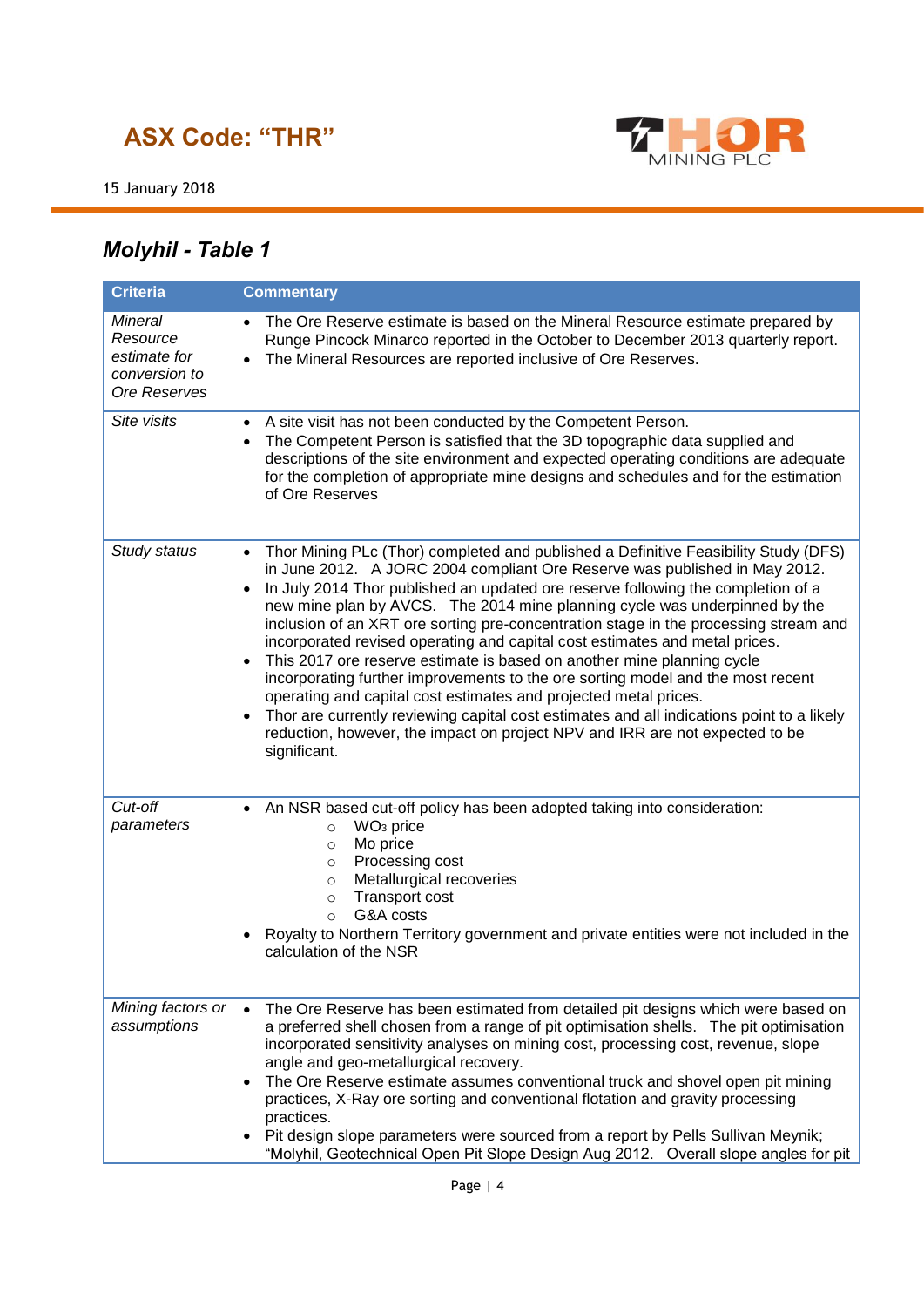

-



| <b>Criteria</b>                                 | <b>Commentary</b>                                                                                                                                                                                                                                                                                                                                                                                                                                                                                                                                                                                                                                                                                                                                                                                                                                                                                                                                                                                                                                                                                                                                                                                                                                                                                                                                                                                                                                                                                                                                                                                                                                                                                                                                                                                                                                                                                                |
|-------------------------------------------------|------------------------------------------------------------------------------------------------------------------------------------------------------------------------------------------------------------------------------------------------------------------------------------------------------------------------------------------------------------------------------------------------------------------------------------------------------------------------------------------------------------------------------------------------------------------------------------------------------------------------------------------------------------------------------------------------------------------------------------------------------------------------------------------------------------------------------------------------------------------------------------------------------------------------------------------------------------------------------------------------------------------------------------------------------------------------------------------------------------------------------------------------------------------------------------------------------------------------------------------------------------------------------------------------------------------------------------------------------------------------------------------------------------------------------------------------------------------------------------------------------------------------------------------------------------------------------------------------------------------------------------------------------------------------------------------------------------------------------------------------------------------------------------------------------------------------------------------------------------------------------------------------------------------|
|                                                 | optimisation were adjusted for the likely impact of ramps - these overall angles<br>aligned well with final pit designs.<br>The resource block model provided by Thor has block dimensions of 1.25m in the<br>east-west direction x 2.5m in the north-south direction x 2.5m in elevation.<br>A mineable resource model was prepared from the resource model, the mineable<br>resource model incorporates estimates for mining loss and dilution, geo-metallurgical<br>stage recoveries, costs and revenue.<br>The mining model was regularised to a 5m bench height and a value based ore<br>selectivity analysis assuming a 5m x 5m SMU was carried out to determine ore<br>boundaries.<br>An edge dilution of 0.5m was applied to the ore boundary.<br>• The net impact <sup>1</sup> of regularisation, mining dilution and SMU is:<br>102% recovery of mineralised material mass<br>$\circ$<br>101% mass recovery of WO <sub>3</sub> (98% head grade)<br>$\circ$<br>99% mass recovery of Mo (97% head grade)<br>$\circ$<br>The ore reserve includes approximately 4% by mass of inferred and unclassified<br>$\bullet$<br>material as dilution.<br>The proposed pit is developed in three stages.<br>Stage 1 is approximately 70m deep, has pit floor dimensions of 140m x<br>$\circ$<br>35m and yields 1.1 Mt of ore.<br>Stage 2 mining width is typically 60m to 100m with a minimum width of<br>$\circ$<br>25m. The final pit is approximately 130m deep, including a 5m deep<br>"goodbye" cut which narrows to between 25m and 35m in width. A one<br>way 15m wide ramp is used for the final 20m of the pit.<br>Stage 3 mining width is typically 50m to 100m with a minimum width of<br>$\circ$<br>25m. The final pit is approximately 230m deep, including a 5m deep<br>"goodbye" cut which narrows to between 25m and 40m in width. A one<br>way 15m wide ramp is used for the final 25m of the pit. |
| Metallurgical<br>٠<br>factors or<br>assumptions | • Ore processing will consist of crushing, X-Ray sorting for pre-concentration, grinding,<br>flotation and gravity separation. These technologies are industry standards for the<br>type of deposit.<br>• Drilling, bulk sampling and metallurgical test work by Thor has been ongoing since<br>2005.<br>• The revised ore sorting model features grade dependent rock mass and metal reject<br>fractions averaging:<br>39.3% rock mass rejection<br>$\circ$<br>$1.0\%$ WO <sub>3</sub> loss<br>$\circ$<br>6.0% Mo loss<br>$\circ$<br>Metallurgical recoveries average:<br>84.5% recovery of WO <sub>3</sub> in mill feed ~ 83.7% of ROM feed<br>$\circ$<br>72.1% recovery of Mo in mill feed ~ 60.2% of ROM feed<br>$\circ$<br>Copper is a potential penalty element in the Molybdenum concentrate. Test work<br>indicates the copper grade will not exceed the allowable limit in previous off-take                                                                                                                                                                                                                                                                                                                                                                                                                                                                                                                                                                                                                                                                                                                                                                                                                                                                                                                                                                                                            |

<sup>1</sup> ROM ore reserve compared with in-situ Measured and Indicated resources at 0.1% combined Wo3+Mo cutoff within the final pit design.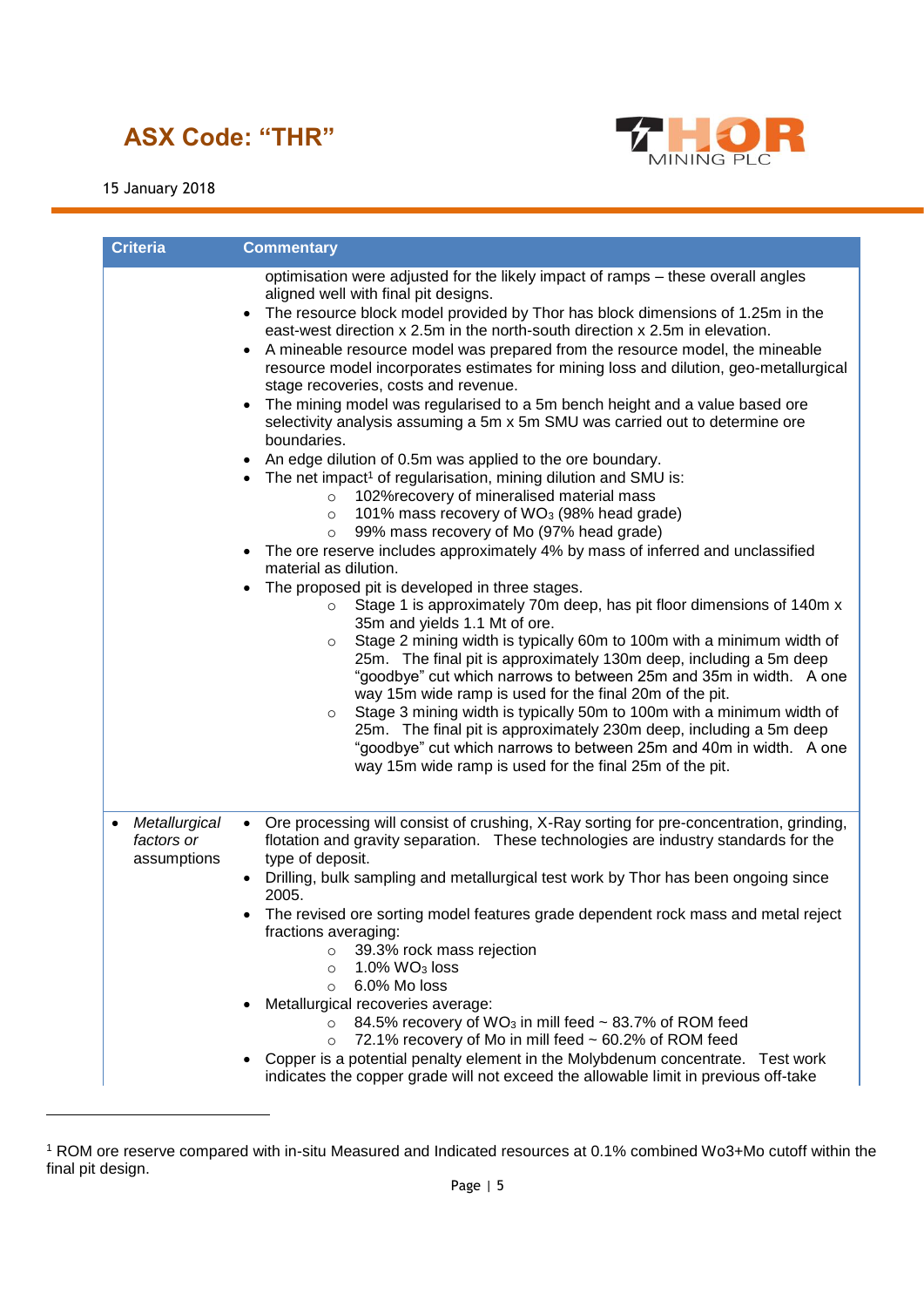

15 January 2018

| <b>Criteria</b> | <b>Commentary</b>                                                                                                                                                                                                                                                                                                                                                                                                                                                                                                                                                                                                                                                                                                                                                                                                                                                                                                                                                                                                                                                                                                                                                                                                                                                                                                                                                                                                                                                                                                                                                                                                                                                                                                                                                                                                   |
|-----------------|---------------------------------------------------------------------------------------------------------------------------------------------------------------------------------------------------------------------------------------------------------------------------------------------------------------------------------------------------------------------------------------------------------------------------------------------------------------------------------------------------------------------------------------------------------------------------------------------------------------------------------------------------------------------------------------------------------------------------------------------------------------------------------------------------------------------------------------------------------------------------------------------------------------------------------------------------------------------------------------------------------------------------------------------------------------------------------------------------------------------------------------------------------------------------------------------------------------------------------------------------------------------------------------------------------------------------------------------------------------------------------------------------------------------------------------------------------------------------------------------------------------------------------------------------------------------------------------------------------------------------------------------------------------------------------------------------------------------------------------------------------------------------------------------------------------------|
|                 | agreements hence no price penalty has been applied.<br>Molybdenum is a potential penalty element in the Scheelite concentrate. Test work<br>$\bullet$<br>indicates the molybdenum grade is likely to be above the penalty threshold. Price<br>penalties are applied in; the calculation of NSR, the pit optimisation and the financial<br>model based on estimates from off-take partners.                                                                                                                                                                                                                                                                                                                                                                                                                                                                                                                                                                                                                                                                                                                                                                                                                                                                                                                                                                                                                                                                                                                                                                                                                                                                                                                                                                                                                          |
| Environmental   | Approval for the Mining Management Plan was granted by the Northern Territory<br>$\bullet$<br>Director of Mining and Petroleum Authorisations and Evaluations in 2008 but was let<br>lapse by Thor.<br>The Mining Management Plan was re-submitted in June 2012. Thor have been<br>$\bullet$<br>requested to conduct additional sampling in respect of waste rock characterisation,<br>and some additional design parameters in respect of the proposed Tailings Storage<br>Facility. Both works are in progress.<br>Geological data indicates the waste rock is not likely to be acid producing, however<br>further studies are currently in progress on waste rock characterisation or selective<br>placement.                                                                                                                                                                                                                                                                                                                                                                                                                                                                                                                                                                                                                                                                                                                                                                                                                                                                                                                                                                                                                                                                                                    |
| Infrastructure  | Infrastructure for all activities will need to be installed/constructed before the<br>$\bullet$<br>commencement of mining.<br>Site access from the Plenty Highway will require upgrading of an existing road for<br>$\bullet$<br>both transport of construction materials and concentrate shipment. Agreements are<br>in place with the landholder for use of this road.<br>All available space within the ML's 23825, 24429 & 25721 is used for either site<br>$\bullet$<br>facilities or waste rock disposal due to the increase in pit size compared with the<br>2014 mine plan. Approximately 0.7Mbcm of waste is assumed to be disposed<br>beyond the northern extend of ML24429 which is within Thor's exploration lease<br>EL22349.<br>Tailings disposal is based on designs proposed by BTM Solutions in March 2015 in<br>$\bullet$<br>the report titled "Molyhil Tailings Storage Facility Design Review". The tailings<br>storage facility comprises two contiguous cells approximately 12m high located to the<br>east of the pit primarily within ML24429 but extending to south into ML25721<br>A community assessment of stakeholders was conducted in 2007. Stakeholders<br>$\bullet$<br>consulted in identifying opportunities and risks were:<br>Central Land Council (CLC)<br>$\circ$<br><b>Indigenous Coordination Venture</b><br>$\circ$<br><b>Indigenous Business and Industry Services</b><br>$\bigcirc$<br>Alice Springs Town Council<br>$\circ$<br>Mining, Petroleum and Defence Support Group<br>$\circ$<br>Desert Knowledge Australia<br>$\circ$<br>Centre for Appropriate Technology<br>$\circ$<br>Arltarlpilta Community Government Council<br>$\circ$<br>Jinka/Jervois station<br>$\Omega$<br>An agreement is in place with the CLC to provide indigenous employment<br>opportunities. |
| Costs           | Full project valuation has been conducted by Thor. The Competent Person<br>$\bullet$<br>understands that capital costs have been sourced from suppliers and contractors<br>during the DFS process and since updated by Thor.                                                                                                                                                                                                                                                                                                                                                                                                                                                                                                                                                                                                                                                                                                                                                                                                                                                                                                                                                                                                                                                                                                                                                                                                                                                                                                                                                                                                                                                                                                                                                                                        |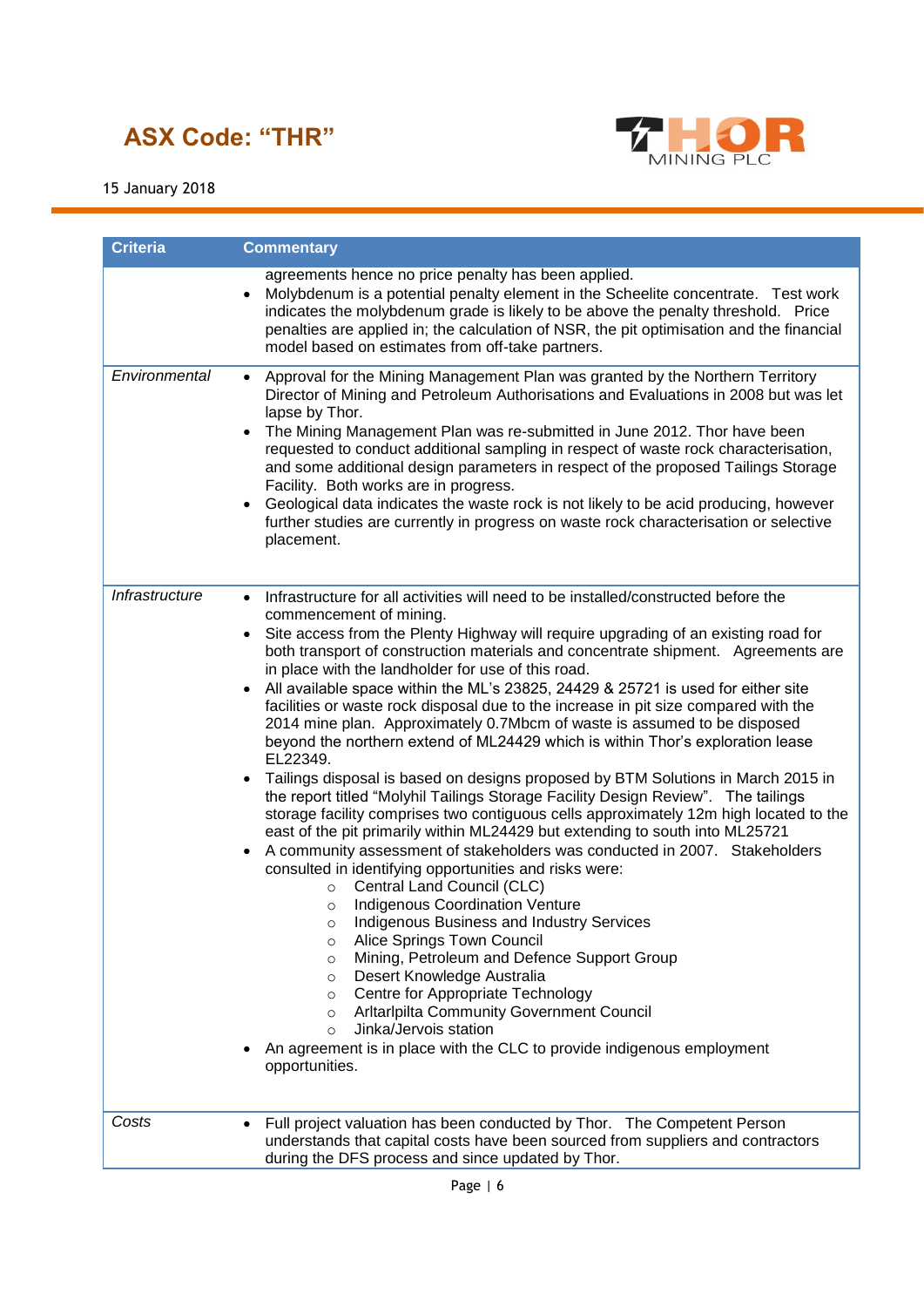

### 15 January 2018

| <b>Criteria</b>      | <b>Commentary</b>                                                                                                                                                                                                                                                                                                                                                                                                                                                                                                                                                                                                                     |
|----------------------|---------------------------------------------------------------------------------------------------------------------------------------------------------------------------------------------------------------------------------------------------------------------------------------------------------------------------------------------------------------------------------------------------------------------------------------------------------------------------------------------------------------------------------------------------------------------------------------------------------------------------------------|
|                      | Operating costs have been based on supplier quotes and extrapolation by Thor.<br>• An exchange rate of 0.75 USD/AUD has been used in the pit optimisation and<br>calculation of the NSR.<br>Royalty to Northern Territory government and Central Land Council have been<br>calculated in the financial model.                                                                                                                                                                                                                                                                                                                         |
| Revenue factors      | NSR calculation and pit optimisation used:<br>$\bullet$<br>US\$300/mtu for $WO3$<br>$\circ$<br>US\$7.92/lb for Mo<br>$\circ$<br>The WO <sub>3</sub> price was determined by discounting the predicted long term price of<br>US\$350/mtu by \$50 for <sup>2</sup> APT.<br>The Mo price was determined by discounting the predicted long term price of<br>$\bullet$<br>3\$9.00/lb by 12% refining charge.                                                                                                                                                                                                                               |
| Market<br>assessment | Neither tungsten nor molybdenum have potential substitutes for their main<br>$\bullet$<br>application and consumption for both is expected to continue to grow. Molybdenum<br>is often a secondary product from Cu or Cu/Au mines and production can be readily<br>turned on or off as demand and price dictates.<br>Market predictions for tungsten beyond 2014 are for demand to exceed supply and<br>price to increase.<br>Market predictions for molybdenum beyond 2013 are for demand to increase with<br>global GDP and prices increase beyond 2015.                                                                            |
| Economic             | Economic inputs such as foreign exchange rates, royalties, costs, discount rate etc<br>$\bullet$<br>are set by Thor and have been tested in the project valuation model.<br>Project assessment by Thor indicates a very attractive positive net present value and<br>IRR.                                                                                                                                                                                                                                                                                                                                                             |
| Social               | Consultation has occurred with the relevant stakeholders, including aboriginal<br>$\bullet$<br>peoples who claim affinity with the land upon which the plant will be located.<br>Tripartite Deed of Agreement has been executed in 2008 between the NT<br>government, Thor, the Central Land Council and the Arrapere Group.<br>Thor obtained the Aboriginal Areas Protection Authority Certificate in March 2012.                                                                                                                                                                                                                    |
| Classification       | The entire Ore Reserve is classified as Probable.<br>$\bullet$<br>Only Indicated Mineral Resources were considered in the calculation of the NSR for<br>$\bullet$<br>the purposes of pit optimisation and reserves estimation.<br>The Ore Reserve estimate does include minor quantities of Inferred Resources and<br>unclassified mineralisation that have resulted from the formation of an SMU and/or<br>inclusion of edge dilution across the Indicated Resource block boundary. This<br>additional material is $\sim$ 4% of the estimated reserve mass and but makes no<br>contribution to the recovered WO <sub>3</sub> and Mo. |

 $^2$  Reduction for refining to Ammonium Para Tungstate (APT) which is the most traded form of tungsten.

-

<sup>&</sup>lt;sup>3</sup> Allows for refining to Mo.